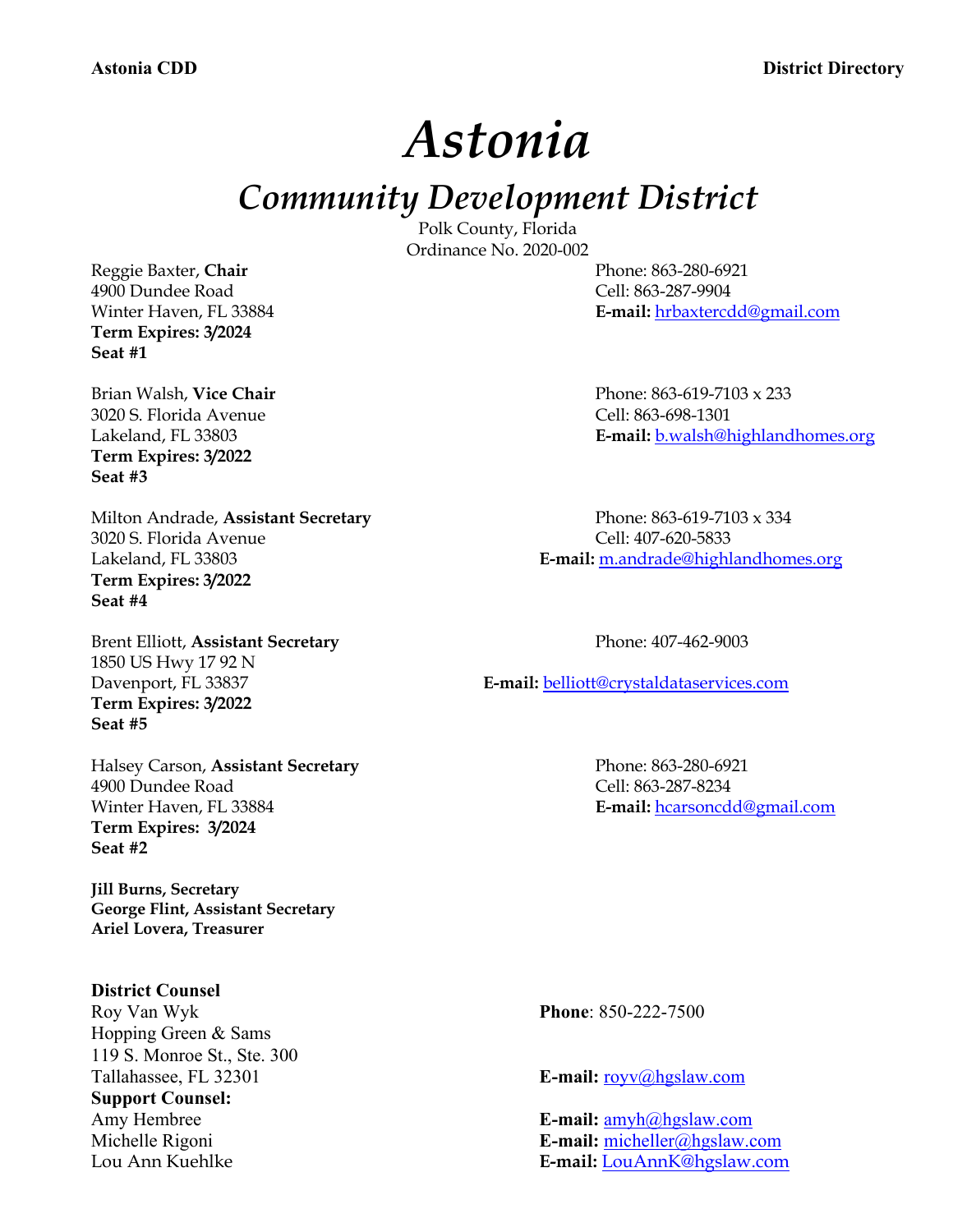### **District Engineer**

Dennis Wood **Phone:** 863-940-2040 Wood & Associates Engineering, LLC 1925 Bartow Rd. Lakeland, FL 33801 **E-mail:** dennis@woodcivil.com Nicki Rowan **E-mail:** nrowan@woodcivil.com

### **Bond Counsel**

Greenberg Traurig, P. A. **Phone:** 305-579-0886 333 S. E. 2nd Ave. Miami, FL 33131 Robert C. Gang **E-mail:** gangr@gtlaw.com

### **Trustee**

U.S. Bank National Association **Phone**: 407-835-3805 225 E. Robinson St., Ste. 250 Orlando, FL 32801

# **Trustee Counsel** Aponte & Associates Law Firm **Phone:** 407-926-9149 37 N. Orange Ave., Ste. 500 **Cell:** 954-673-9517 Orlando, FL 32801

## **Underwriter**

FMSbonds, Inc. 20660 W. Dixie Highway North Miami Beach, FL 33180 Jon Kessler **Phone:** 305-692-4124

## **Underwriter Counsel** GrayRobinson, P.A. 401 E. Jackson St., Ste. 2700

Rebecca L. Harrigal **E-mail:** harrigalr@gtlaw.com Ashton M. Bligh **E-mail:** bligha@gtlaw.com Deborah A. Kharran-Misra **E-mail:** kharranmisrad@gtlaw.com

Stacey Johnson **E-mail:** Stacey.johnson4@usbank.com

Mr. Julio M. Aponte **E-mail:** julio@publicfinancelaw.com

**Cell:** 407-619-3781 **E-mail:** jkessler@fmsbonds.com

William Baum **Phone:** 305-937-0660 **Ext:** 2209 **E-mail:** wbaum@fmsbonds.com

Dylan Schwartz **Phone:** 305-937-0660 **Ext:** 2225 **E-mail:** dylanschwartz@fmsbonds.com

Debbie Stocker **Phone:** 305-937-0660 **Ext:** 2250 **E-mail:** dstocker@fmsbonds.com